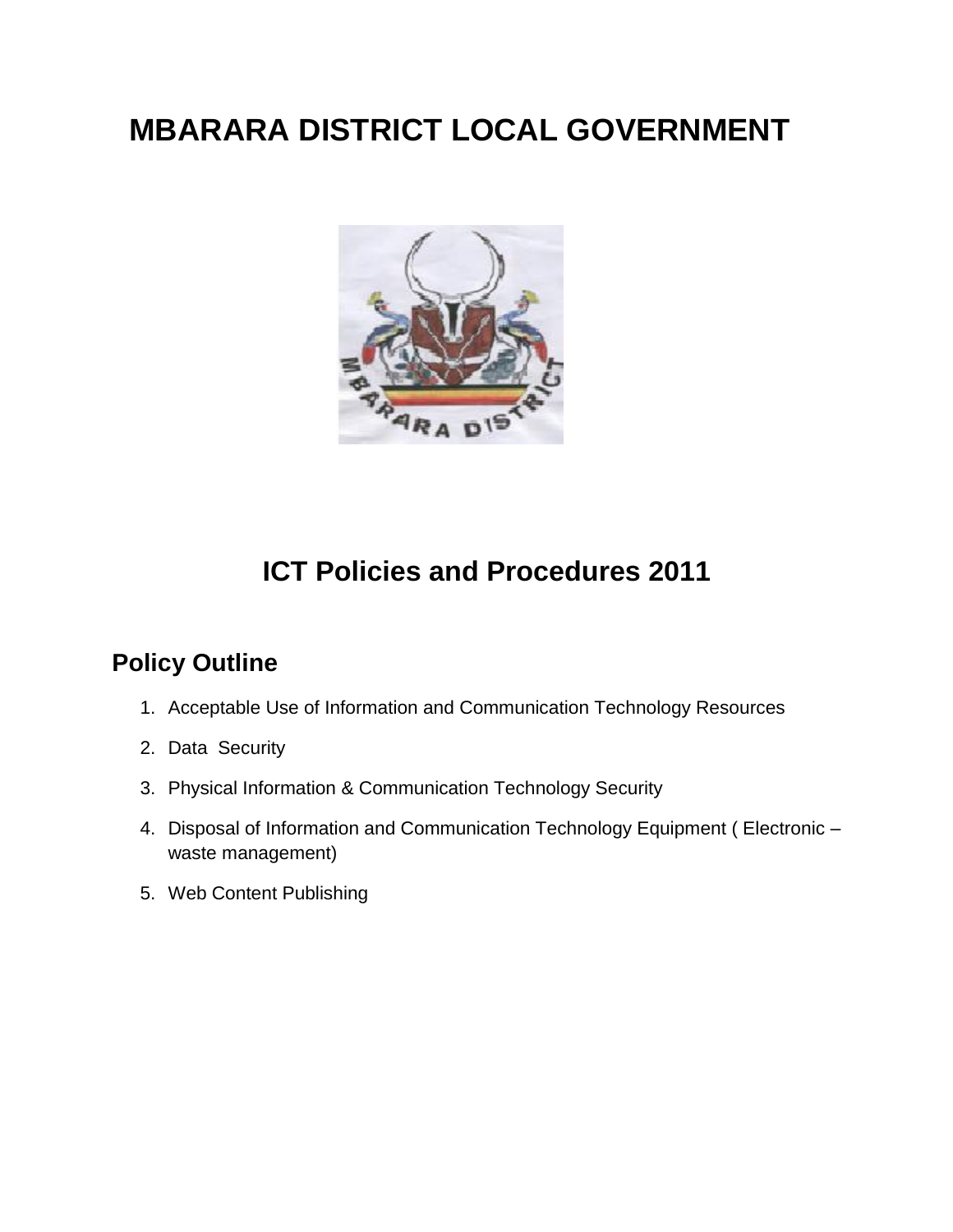## <span id="page-1-0"></span>**CONTENTS**

| POLICY 4: Disposal of Information and Communication Technology Equipment (Electronic - Waste |  |
|----------------------------------------------------------------------------------------------|--|
|                                                                                              |  |
|                                                                                              |  |
|                                                                                              |  |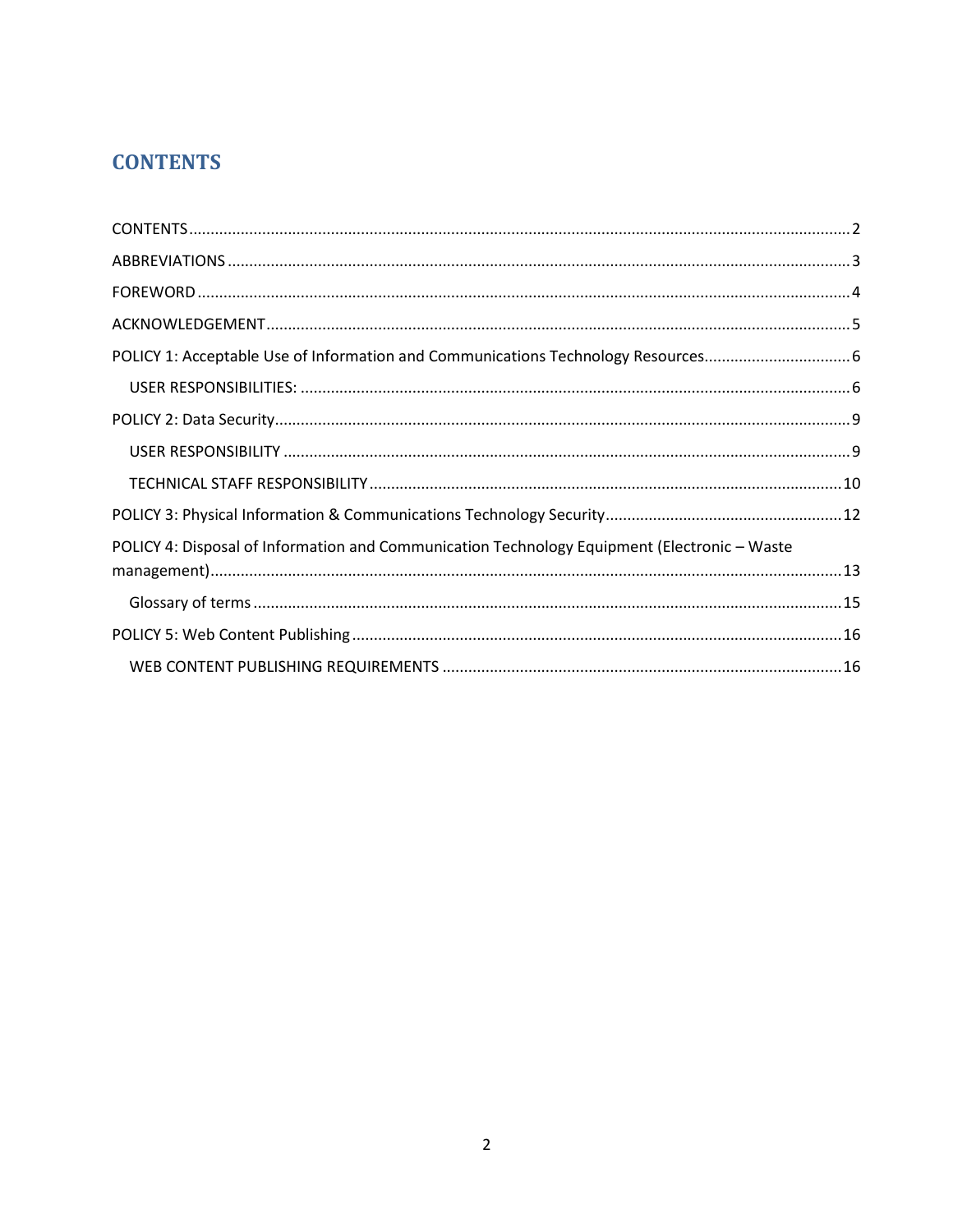### <span id="page-2-0"></span>**ABBREVIATIONS**

- CAO ----- Chief Administrative Officer
- E- WM ---- Electronic Waste Management
- ICT ------- Information Communications Technology
- LAN -------- Local Area Network
- MIS ------- Management Information System
- NAC -------- Network Access Control
- NEMA ----- National Environmental Management Authority
- PBX --------Private Branch Exchange
- SLA ---------- Service Level Agreement
- UPS --------- Uninterruptible Power Supply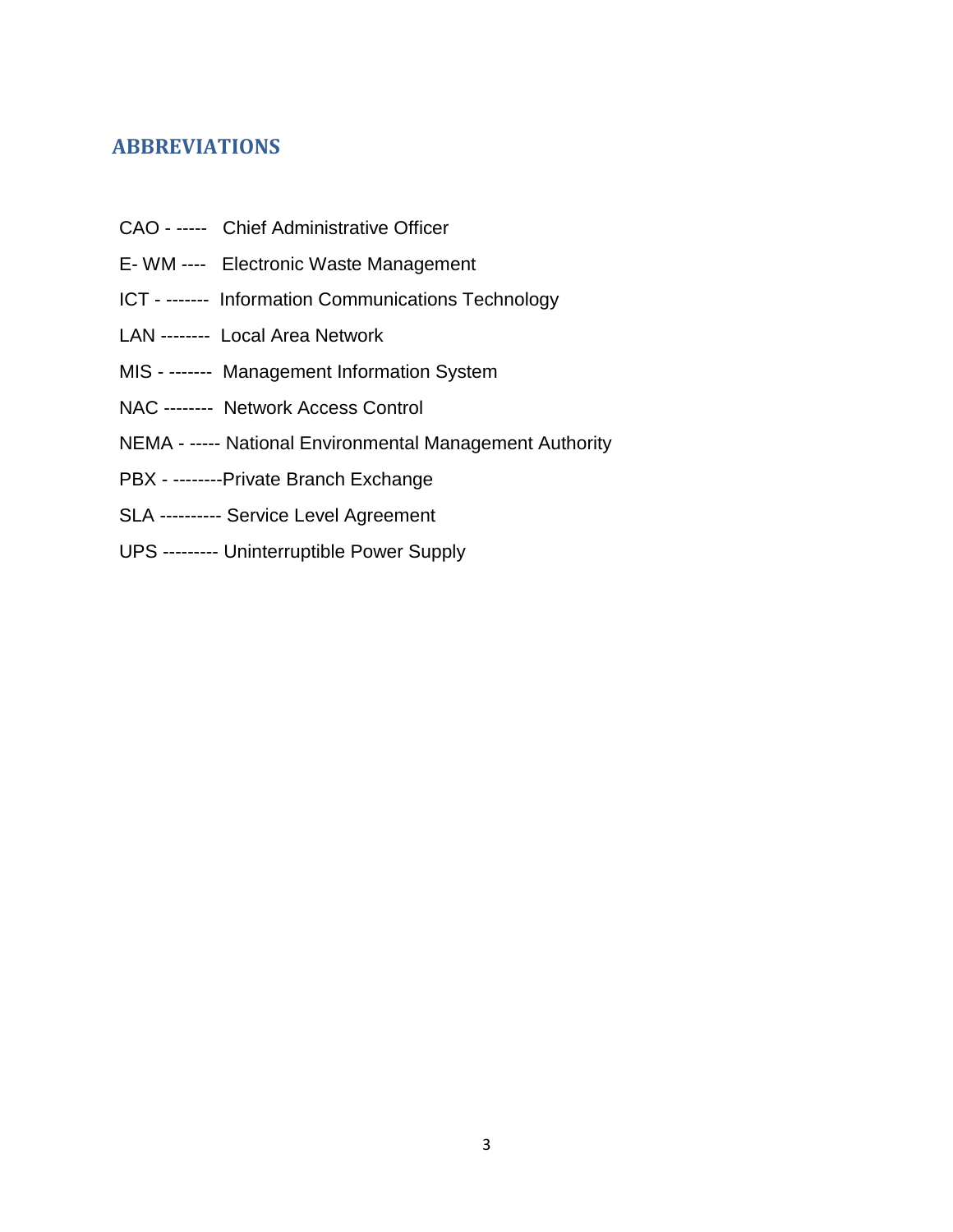#### <span id="page-3-0"></span>**FOREWORD**

Mbarara district local government has embraced developments in ICT. In a bid to meet the National ICT policy 2003 objectives, the district has developed District ICT Policy guidelines. The objective of this policy is to guide the district move towards realizing the district objectives in particular and the national Objectives in General.

The District recognizes the role of information in planning, budgeting, programme implementation, monitoring and evaluation of performance. As such, efforts have been made to equip and support the use and development of ICT initiatives in the district. These initiatives include:

Acquisition of ICT equipments such as Desktop Computers, Laptops, Printers, Photocopiers, Projectors, UPSs and other peripherals, Connection of internet services through a Local Area Network (LAN) and wireless network, Connection of telephony services using PBXs to improve internal communication, Design and implementation of District website and Recruitment of IT staff to manage ICT affairs.

To harness benefits from these initiatives, there is need for clear policies and operational guidelines for use and application of ICT resources.

This guideline focuses on five (5) key areas in the ICT Policy and how they will be executed at an operational level. Reference shall always be made to the relevant policy as pertains to its use, application and consequence. The policies referred to here are:

Acceptable Use of Information and Communications Technology Resources, Data Security, Physical Information and Communications Technology Security, Disposal of Information and Communication Technology Equipment and Web Content Publishing.

Key operational activities related to each policy have been identified and guidance is hereby made to support their implementation to enable the district realize full benefits of using ICT as an important resource for social – economic development.

………………………

#### **Baryomunsi Godfrey**

#### **VICE CHAIRPERSON MBARARA DISTRICT LOCAL GOVERNMENT**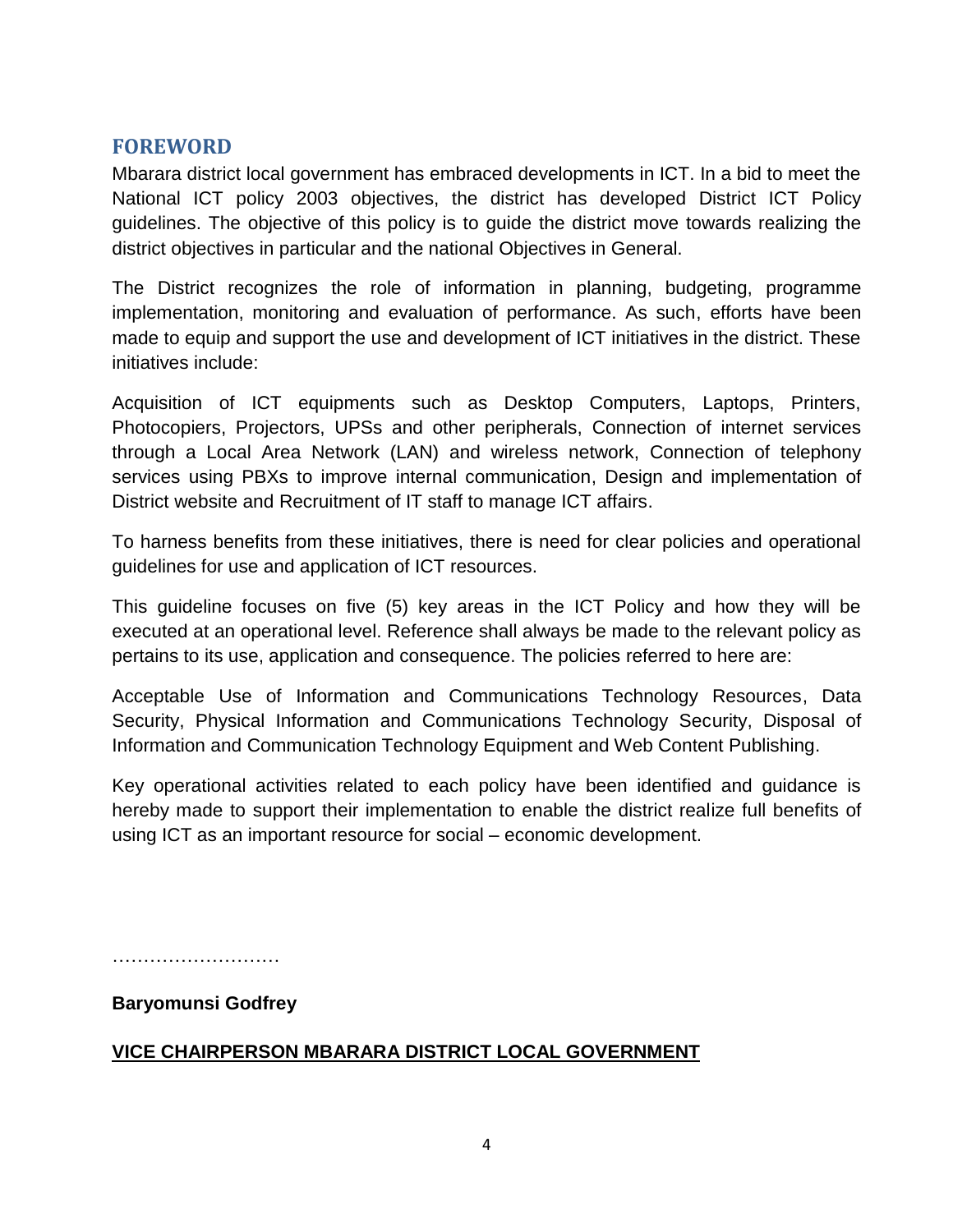#### **ACKNOWLEDGEMENT**

<span id="page-4-0"></span>This District Information and Communications Technology (ICT) Policy was developed with consultations from all sector and departmental heads reviewed through Technical Planning Committee and the planning unit with guidance from the Senior information scientist.

I'm grateful to those persons who in one way or the other contributed to the production of this policy. The Quality of the policy reflects the commitment and interest members have attached to this document.

I wish to call upon all members of staff to put this policy into action to realize the intended objectives to promote social – economic development in the district.

Special thanks go to the District Planning Unit for their role in the formulation of the policy.

…………………………………

Lubuuka David

#### **CHIEF ADMINISTRATIVE OFFICER/ MBARARA DISTRICT**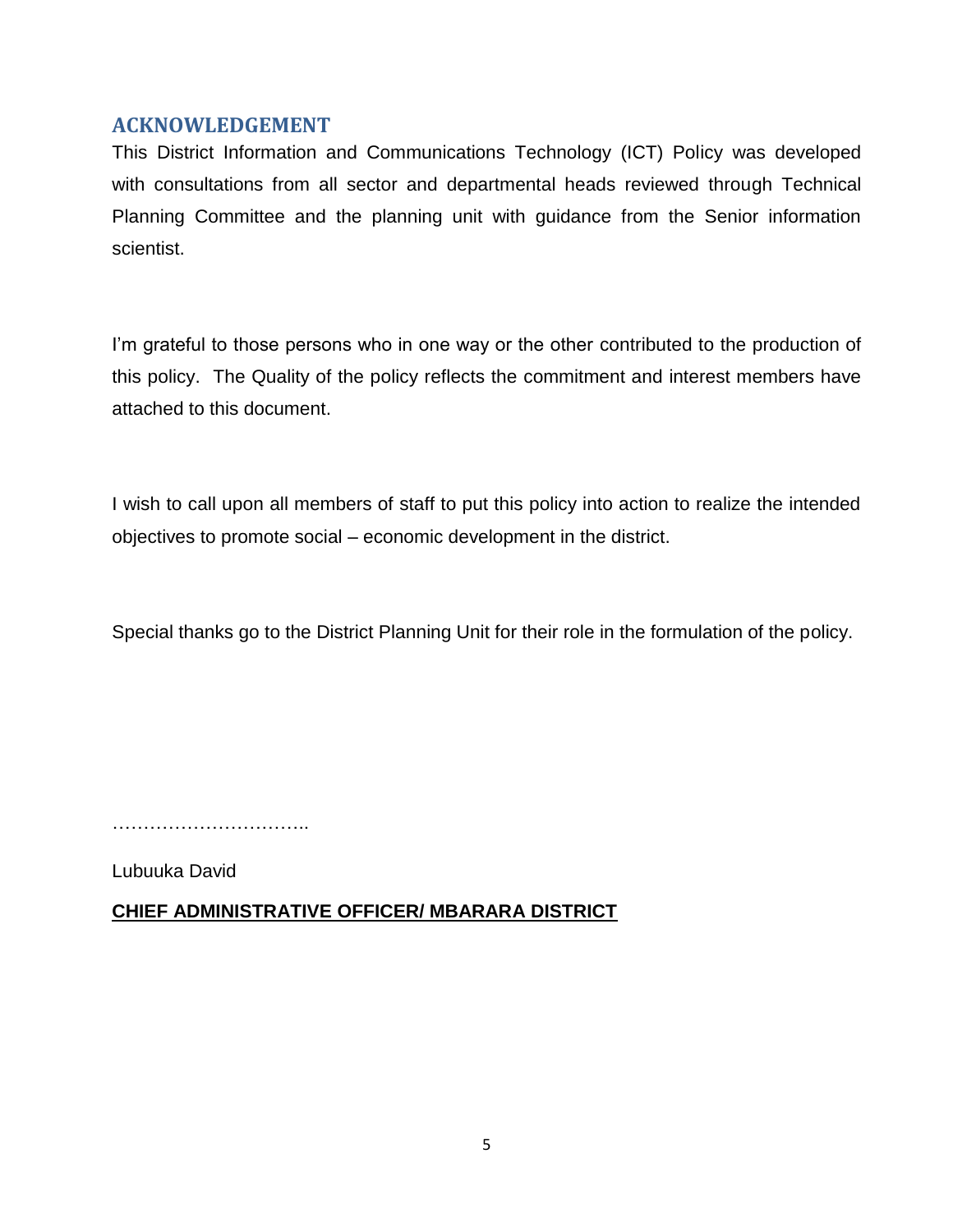# <span id="page-5-0"></span>**POLICY 1: Acceptable Use of Information and Communications Technology Resources**

#### **PURPOSE:**

Mbarara district has invested in information and communication technology infrastructure in an effort to improve its administrative and operational functions. The district considers information and communications technology (ICT) resources to be a valuable asset whose use must be managed to ensure their integrity, security and availability for lawful administrative and operational purposes.

While the district seeks to promote and facilitate the use of ICT resources, such use must be done responsibly and must respect the rights of other users. This document is provided to give guidelines to users of information technology resources, without compromising on the ethics and conduct of staff in the day to day administration of office operations.

#### **SCOPE**

This acceptable use policy applies to all users of the District headquarter offices and Sub County ICT resources. The resources referred to in this policy include but are not limited to the following.

1. The network and related network services

2. District and Sub County Computers and related peripherals (Desktop Computers, Laptops, Printers, etc

- 3. Management Information Systems
- 4. The Database systems

5. Any other system that may be installed to provide a service to District or Sub County.

Users of ICT resources in this case are defined as any individual who uses or attempts to use the ICT resources described herein, and may include District and Sub County Staff, Political Leaders, Intern students and some individuals granted permission to use resources. The definition also covers any individual who connects, attempts to connect to the District network whether from within the District or from remote locations.

#### <span id="page-5-1"></span>**USER RESPONSIBILITIES:**

Mbarara District ICT resources are provided primarily to facilitate a persons" work as an employee, Political leader, Researcher or any other role within the District structures. Use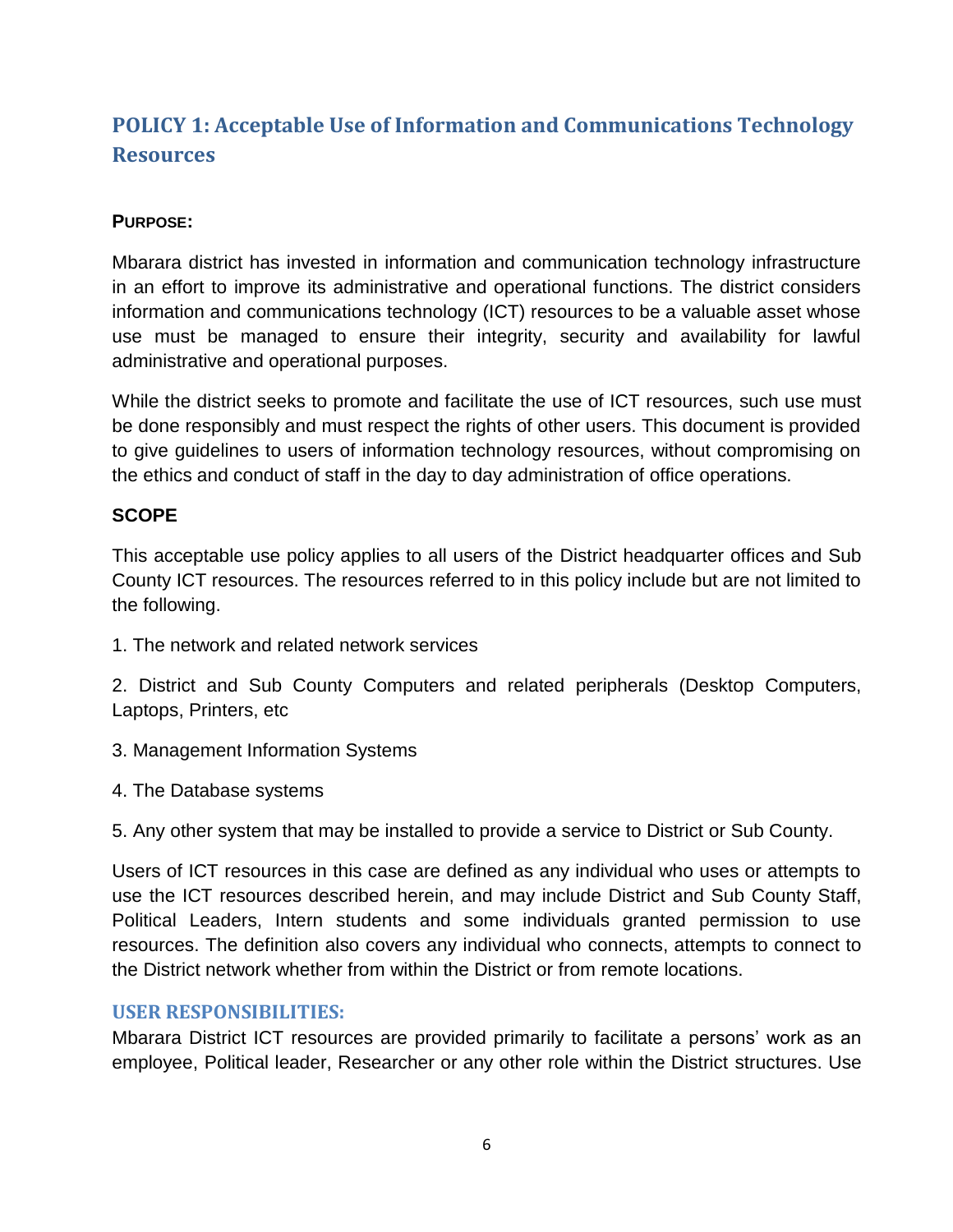of ICT resources for other purposes, such as personal or recreational use is a privilege, which can be withdrawn.

In all cases, users are obliged to use resources responsibly to ensure their Security and availability to other users.

Acceptable use of the District ICT resources may include:

- i. Use for official business, including preparation of reports, Minutes, Presentations etc;
- ii. Use for communication purposes;
- iii. Use for Data entry, Analysis and storage.
- iv. Use for Data management

**Unacceptable use of the ICT RESOURCES** may include but are not limited to;

I. Attempts to break into or damage computer systems within the network or in other connected networks or individually at the district or sub county.

ii. Attempt to access computers for which the individual is not authorized.

iii. Unauthorized access to another user"s files.

iv. Attempting to circumvent Network Access Control, including by-passing proxies and firewalls.

v. Monitoring or interception of network traffic without permission.

Vi. Probing for security weakness of systems by methods such as port scanning, password cracking, without permission.

Vii. Unauthorized extension or retransmission of network traffic including the installation of unauthorized wireless access points, routers or switches.

Viii. Unauthorized reselling of network and information Management systems services.

Ix. Unauthorized modification of District or/and sub county data.

 Unauthorized download, installation or running of programmes or utilities that may flood the network causing denial of services to other users.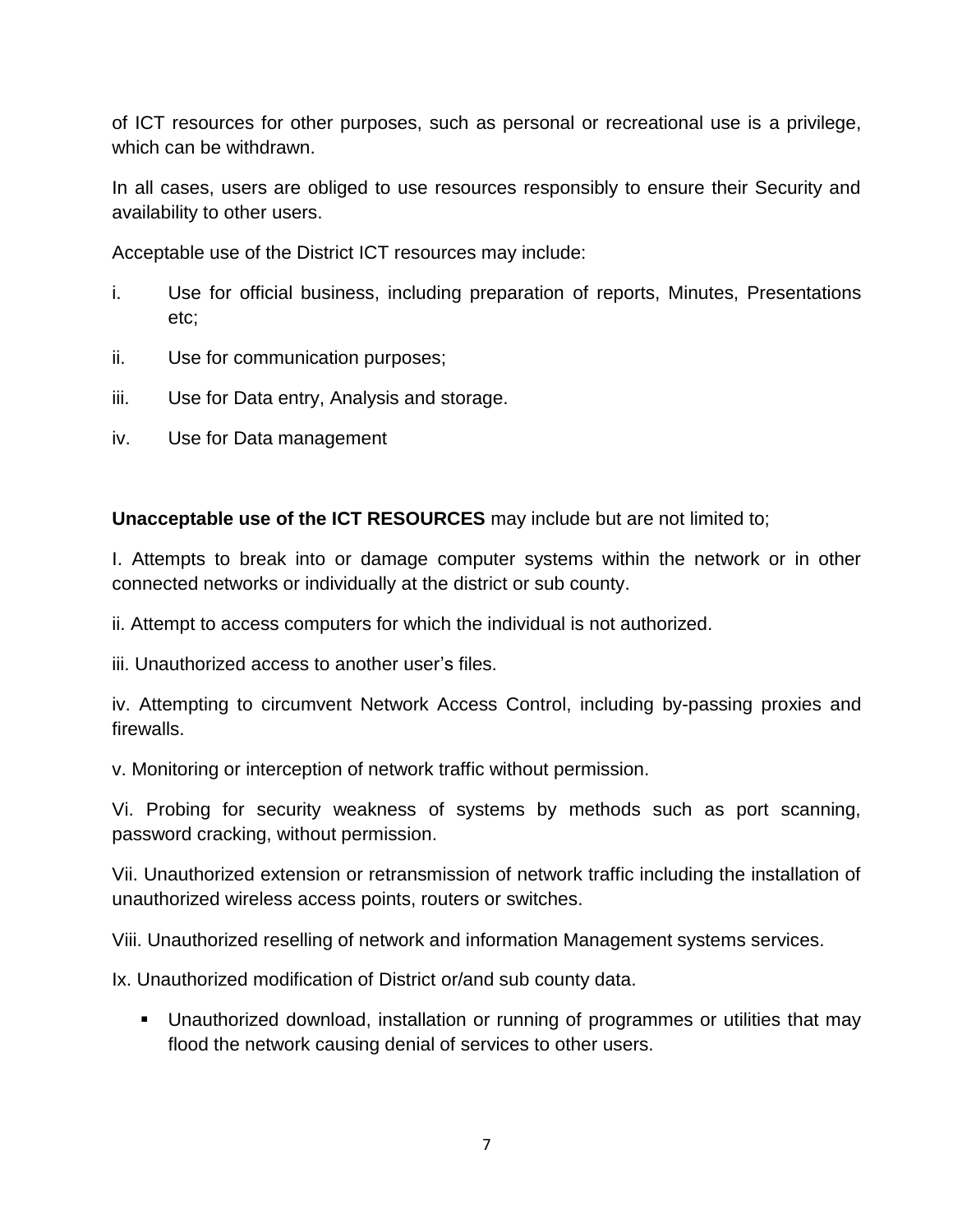- Sharing of network access credential with third parties for purposes of defeating network authentication.
- Using the network to break into other networks.
- Creation, retention, downloading or transmission of any offensive, obscene or indecent images or data or any data capable of being resolved into obscene or indecent image or material.
- Creation, retention, or transmission of material with the intent to cause annoyance, inconvenience or needless anxiety.
- **Intellectual property rights infringement, including copy right, trademarks, patent,** design and moral rights.
- Sending electronic mail that purports to come from an individual other than the person actually sending the message using, for example a forged address.
- Using the resources for unsolicited advertising or transmission of electronic mail with intent to defraud often referred to as "Spamming".
- Deliberate unauthorized access to networked resources, local or remote.
- Deliberate activities that may result to one of the following;
	- o Wasting of support staff time in support systems
	- o Corrupting or destroying other users data
	- o Violating the privacy of other users
	- o Denying services to other users.
- Actions or inactions which intentionally, or unintentionally, aid the distribution of computer viruses or other malicious software:
- Download, installation and use of unlicensed software on the district network and computers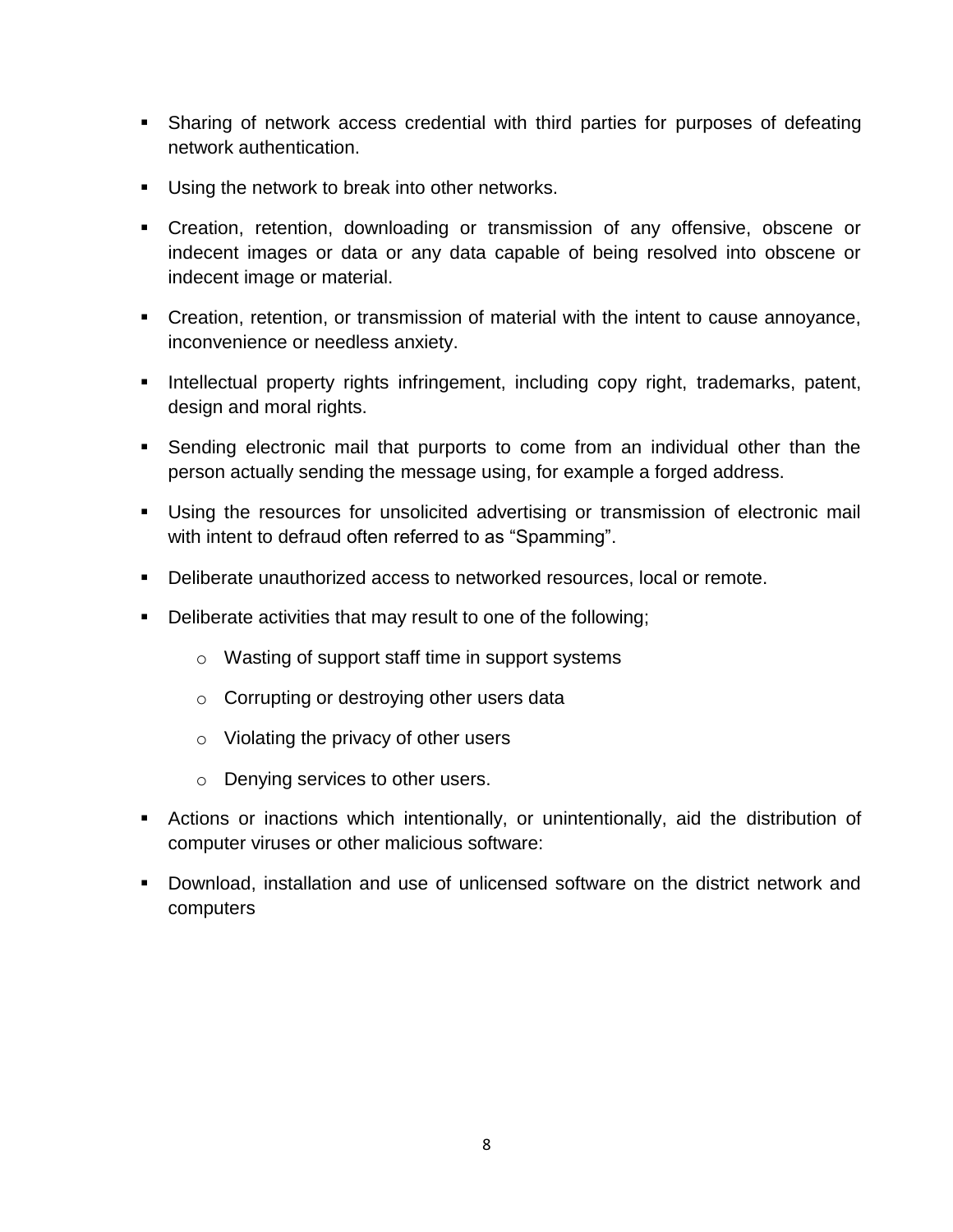### <span id="page-8-0"></span>**POLICY 2: Data Security**

#### **PURPOSE**

The purpose of this policy is to identify and disseminate the District's framework and principles that guide Organizational actions and operations in generating and sharing confidential information. Information assets in all forms and throughout their life cycle will be protected through information management policies and actions that meet applicable regulations, laws and contractual requirements to support the District's mission, Vision, Main Goal and District Council Objectives including all sub counties.

#### **SCOPE**

This policy applies to all staff, intern students, Vendors, Volunteers, Contractors or Other affiliates of Mbarara District with access to confidential institutional Information. The scope of the information includes all electronic data elements, which belong to the District and all its lower local government structures that satisfy one or more of the following criteria:

a The data is relevant to planning, managing, operating, or auditing a major administrative function of the District

- b The data is referenced or required for use by more than one department
- c The data is included in an official District administrative report
- d The data is used to derive a data element that meets these criteria

#### <span id="page-8-1"></span>**USER RESPONSIBILITY**

The electronic data of the District either reside on central district system server or on desktops, laptops and other mobile devices belonging to individual users. In either circumstance, users must be aware of policy issues governing their protection and access. The following policy statements thus apply:

1. All District data as specified in section 4.1 shall be stored on centrally maintained server while all sub county data shall be maintained by each sub county individually on their local computers with backup files kept with the district.

In the event that such data is stored on user desktops, laptops and other mobile devices, it is the responsibility of the user to ensure its security, confidentiality and integrity in respect to this policy such as regular backup, password protection etc.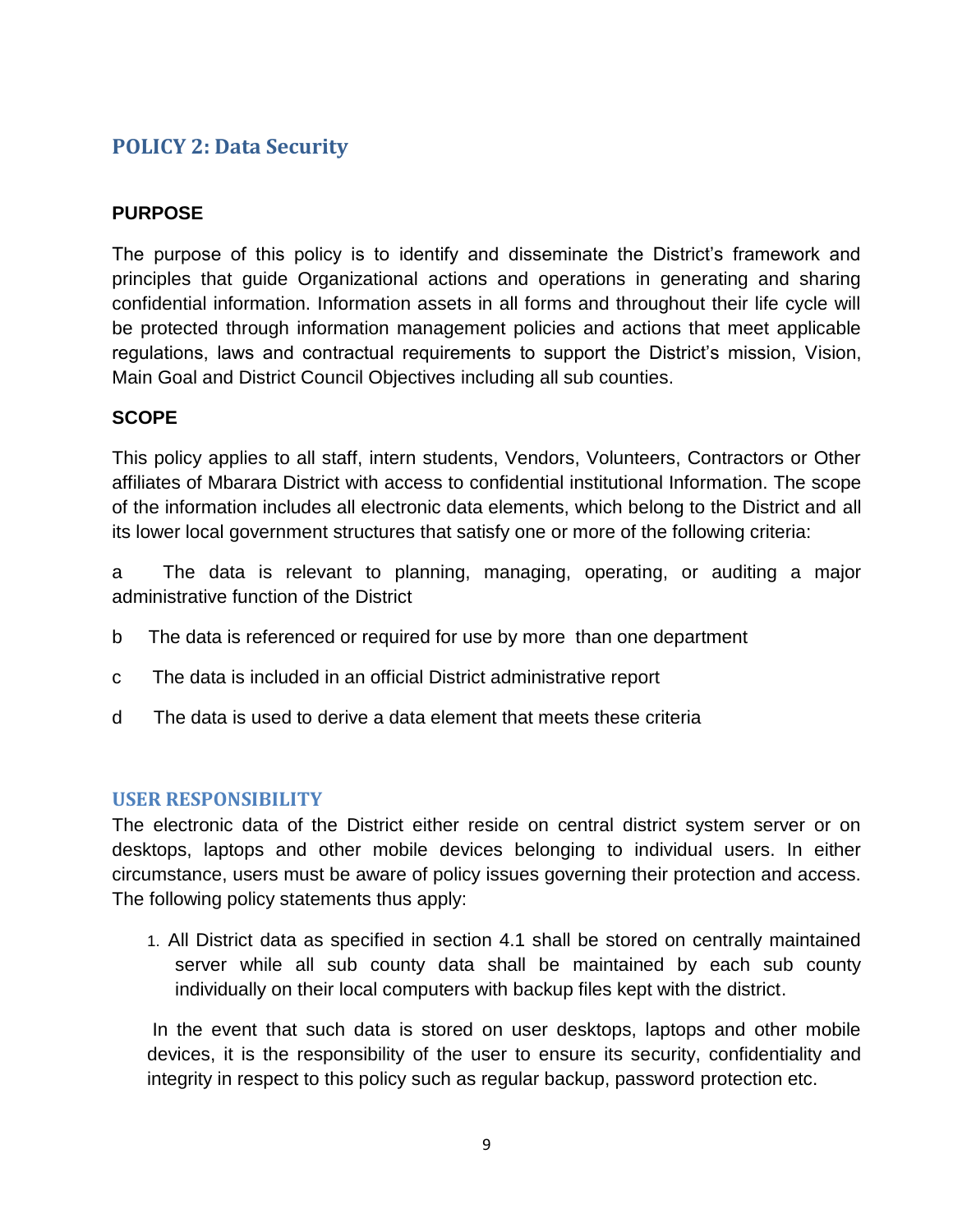- 2. All access to data stored in central administrative databases must be through standard interfaces provided for by the various information systems (if any)
- 3. Requests for Access to all administrative data and the central systems in general must be authorized by the relevant Data Owner (i.e.CAO, Planner, Finance Officer, Principal Personnel Officer and all other Sector Heads respectively. The granting of access is then affected by the Officer responsible for managing ICT resources.
- 4. In the event that confidential information is protected by technical security mechanisms ( physical or electronic) using safes, passwords etc and these mechanisms fail or are absent, users are obliged to protect confidential information from public access. Lack of security, such as making private information, public.

#### <span id="page-9-0"></span>**TECHNICAL STAFF RESPONSIBILITY**

The responsibility for protecting all important data stored in central district systems (servers, database, network storage etc.) is the mandate of the ICT Officer with the guidance of the Chief Administrative Officer. The guiding policies for this role are as stipulated in the following Section.

5. All District data residing on the central network storage must be backed up on a regular basis. Frequency of backup is determined by the frequency with which the data changes and the effort required to recreate the information if lost. Standards apply to the backup of data from all District systems. All sub county data shall be backed up and a copy of data of each sub county kept at the district headquarters.

All restore procedures must be properly documented and tested on a regular basis, at least annually. Backup media must be stored in a secure or an off – site location and retrievable within 24 hours, 365 days a year. Off – site is synonymous with "out of the building"". The off- site storage location must provide evidence of adequate fire and theft protection and environmental controls. A site visit should be undertaken on an annual basis and where appropriate, a formal Service Level Agreement (SLA) must exist with the off- site storage provider.

- 6. Backup and recovery procedures must be developed and maintained for all administrative computing systems and data. The following requirements must be met:
	- Provisions for regular backup of data residing on the system.
	- Storage of backup media at a location remote from the processing centre.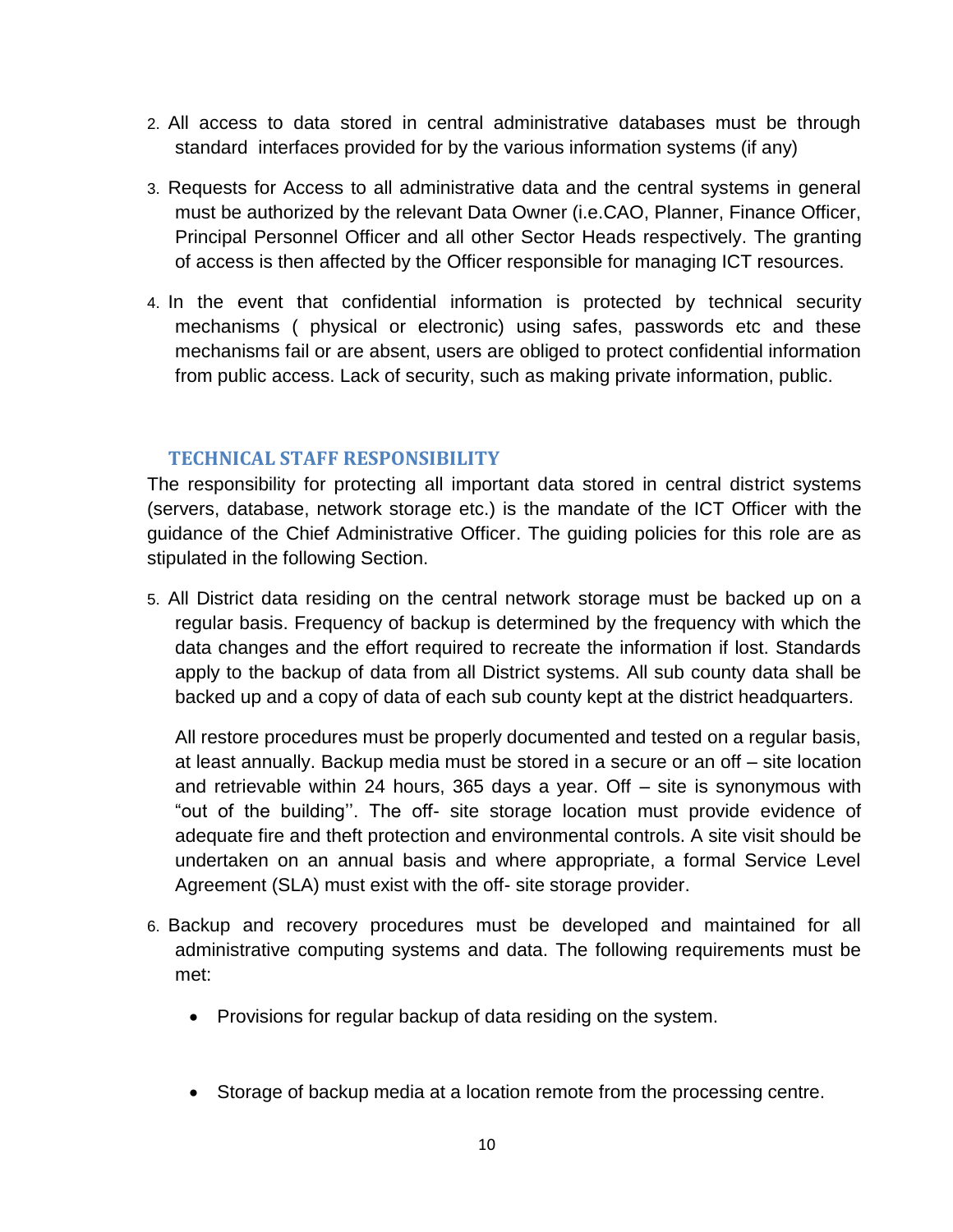- Approved Disaster Recovery plan written and implemented to cover situations in which hardware and / or software cannot run in its normal environment.
- 7. Data owners in their role as custodians of district data are responsible for defining and documenting the length of time data must be retained. The retention period, legal requirements, responsible parties, and source of legal requirement should be specified. The ICT Officer will be responsible for ensuring that these requirements are adhered to.
- 8. If any Database management software is used for administrative application Development, it should meet the following features:
	- Ability to designate the database " private" or "public"
	- Access capabilities which can be restricted at the table and field levels
	- Access capabilities which can be restricted based on user, time of day, day of week
	- Audit trails/ journals which record important activity
	- Control checkpoints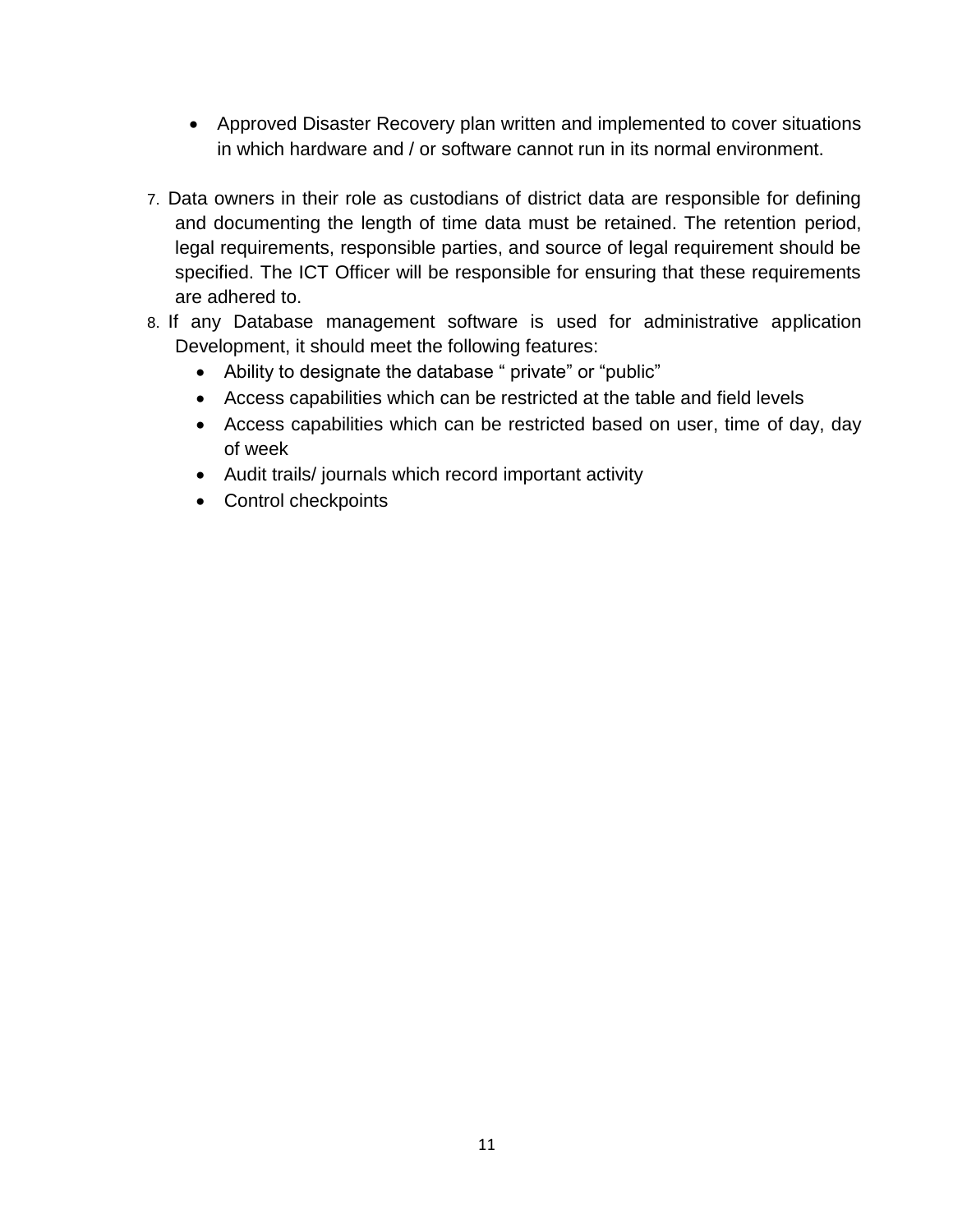## <span id="page-11-0"></span>**POLICY 3: Physical Information & Communications Technology Security**

#### **PURPOSE**

The purpose of this document is to identify Mbarara District frame work and principles that protect institutional actions and operations in responsible use of its ICT resources.

#### **Preamble**

The District has made strong efforts to invest in establishing ICT infrastructure both at headquarters and lower local governments. The Value of ICT investment accrues when users demonstrate responsible use of the infrastructure it starts to gradually breakdown much faster than its useful life span.

Security in this context refers to measures that shall be taken to ensure that physical availability of all ICT resources is not compromised in any way.

All departments and LLGs shall be required to define an "owner" of each piece (e.g. a computer, laptop, printer in an office) or group (say in a computer lab or server room) of equipment and that individual shall take the responsibility of ensuring its security.

All backbone equipments shall be the responsibility of the ICT responsible Officer.

#### **Scope**

The Policy applies to all staff, trainees, students, vendors, volunteers, interns, contractors or other affiliates of Mbarara District with access to the District and LLGs ICT resources.

#### **Policy Statements**

1. Only authorized staffs and political leaders are permitted to open and use computers or related systems.

Other staff, Intern students, Visitors shall access with permission/ authorization from responsible Officer.

- 2. No computer equipment and other accessories shall be carried out of the Offices unless the responsible Officer has given explicit permission. As such Equipment movement forms shall be put in place to facilitate this measure.
- 3. The ICT Officer shall maintain an asset register where such moves are monitored and tracked.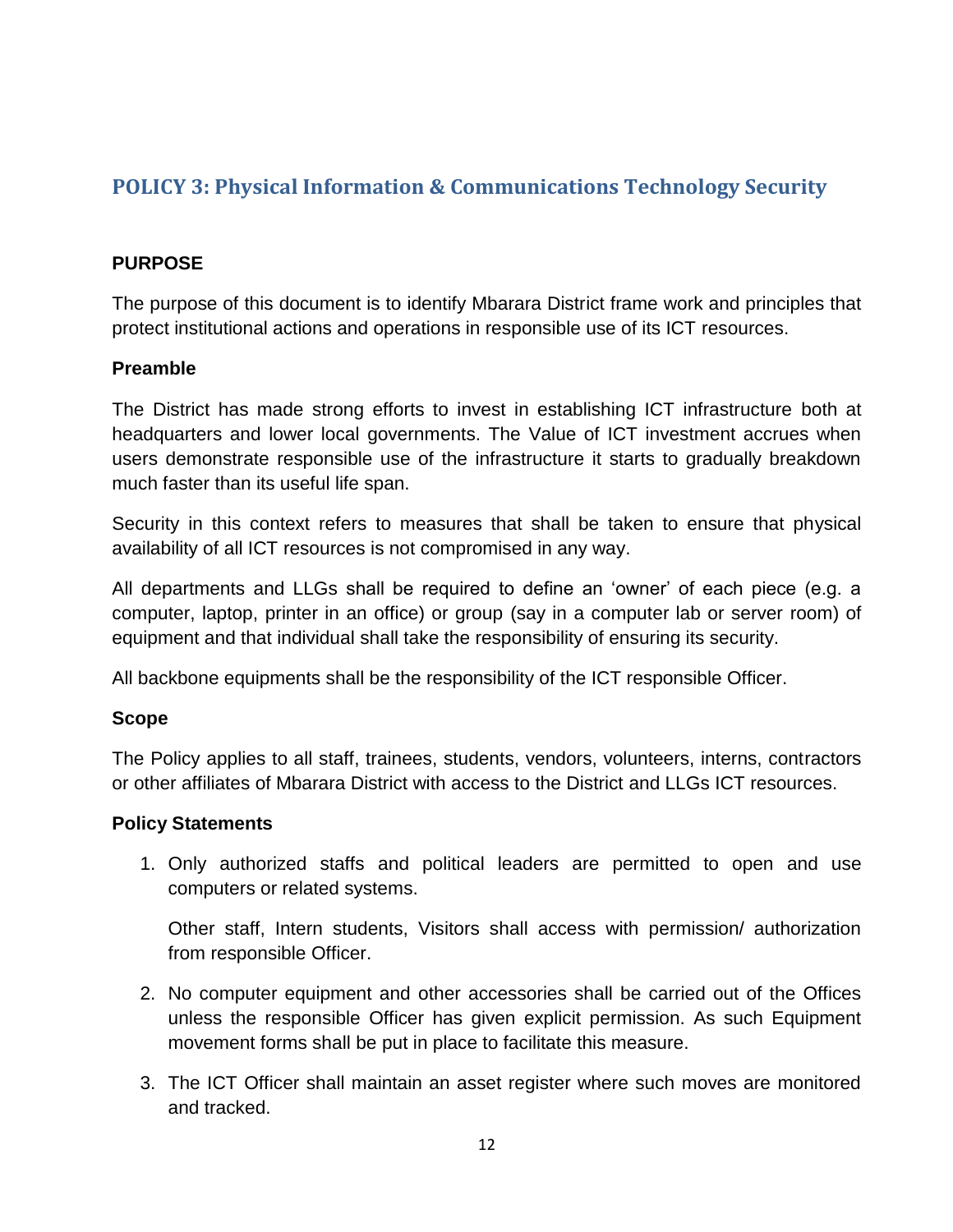# <span id="page-12-0"></span>**POLICY 4: Disposal of Information and Communication Technology Equipment (Electronic – Waste management)**

#### **BRIEF DESCRIPTION:**

Information and Communication Technology equipment have an average useful life span of four years. After the lapse of its useful life, this equipment is considered to be obsolete. Obsolete equipment should be disposed off in an environmentally friendly manner.

The District as one of the organizations with ICT equipment in this country is obliged by law to implement a sustainable environmentally friendly electronic waste disposal policy.

All information and Technology equipment have an average life span of 4 (four) years because new computer technology evolves almost every 6 months. After 4 years this equipment gets depreciated and obsolete equipment may continue to function during its salvage value for a while before it outlives its usefulness. Wear and tear of obsolete equipment can be hastened by the conditions which the equipment is subjected to like power stability, dust, end – user handling and moisture.

ICT equipment that is due to outlive its useful life continues to erode the quality of end – user output through regular breakdown until it completely degenerates for equipment like computers may be salvaged to assemble a functional equipment like personal computer, which may then be re- deployed for use, donated or sold.

#### **POLICY STATEMENT:**

The ICT Officer shall be mandated with the monitoring of acquisition and management of disposal of all council equipment in liaison with the Procurement Unit and user unit will develop guidelines and make recommendations for useful life spans of different equipment, salvaging, storing, donating, trashing and disposing of obsolete information technology products.

The District will maintain partnership with relevant policy and disposal organizations like the National environmental Authority (NEMA), Electronic waste collectors, refurbishers, ICT Importers and assemblers, distributors and retailers.

All District user departments and LLGs shall be required to avail obsolete ICT equipment to the responsible Officer for disposal.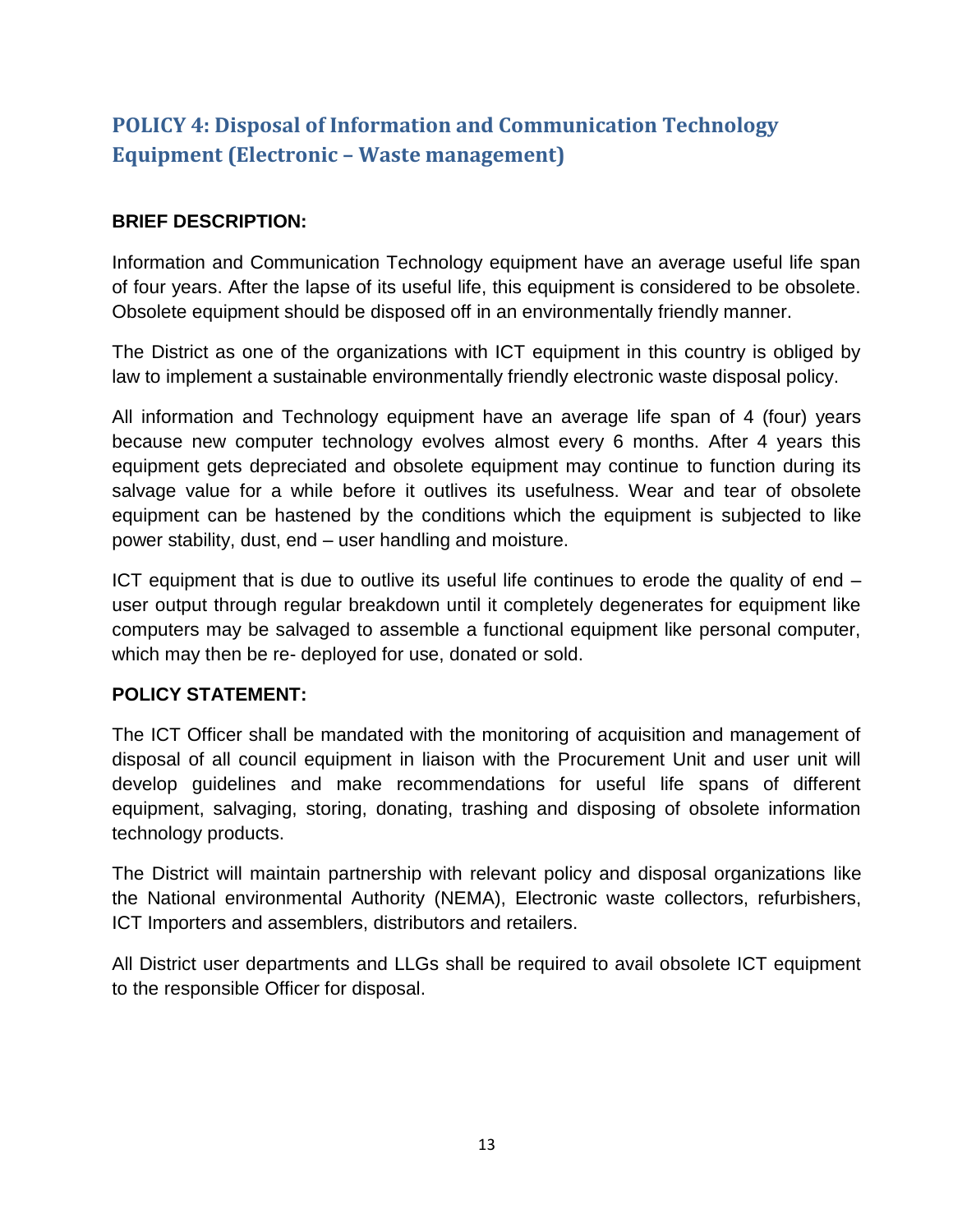#### **PROCEDURE**

The ICT Officer will physically or electronically track the physical locations and status of all core ICT hardware components of the District and LLGs from the assets register manually or electronically from the database.

Any user department wishing to dispose of obsolete ICT equipment shall contact the responsible Officer who will evaluate the hardware and determine the appropriate course of action, according to set guidelines.

ICT equipment may be disposed off in the following ways:

- Recoveries from offices Equipment identified for disposal during the annual information system inventory taking exercise may be salvaged and re- assembled. The refurbished computers may be placed in a pool of computers of allocation to new staff or staff in need of computers may be placed in some common rooms for general computing needs (Internet browsing, document production etc).
- Hardware sale Obsolete hardware may be sold at salvage value. The District Finance Department may assess the hardware and advice on the appropriate market price for the hardware sale. The Finance department may also advise on the procedures of hardware sales. All hardware for sale should be presented for technical inspection to ensure that it does not contain any licensed software or council information .The responsible Officer will delete all information on the hardware and replace existing software with free equivalents, before the technical inspection.
- Hardware donations Obsolete hardware for donation to community outside the District should follow guidelines laid down by the national policies on deployment of used technology equipment and environmental conservation .All hardware for donation should be presented for technical inspection to ensure that it does not contain any licensed software or council information. The responsible Officer will delete all information on the hardware and replace existing software with free equivalents, before they are donated.
- Hardware destruction Obsolete hardware that may neither be salvaged, nor sold nor donated may be destroyed. An inventory of hardware that has been destroyed or is due for destruction must be maintained .All hardware that has been destroyed or is due for destruction must be maintained. All hardware destruction should be done in accordance with available hardware destruction statutes or legal requirements.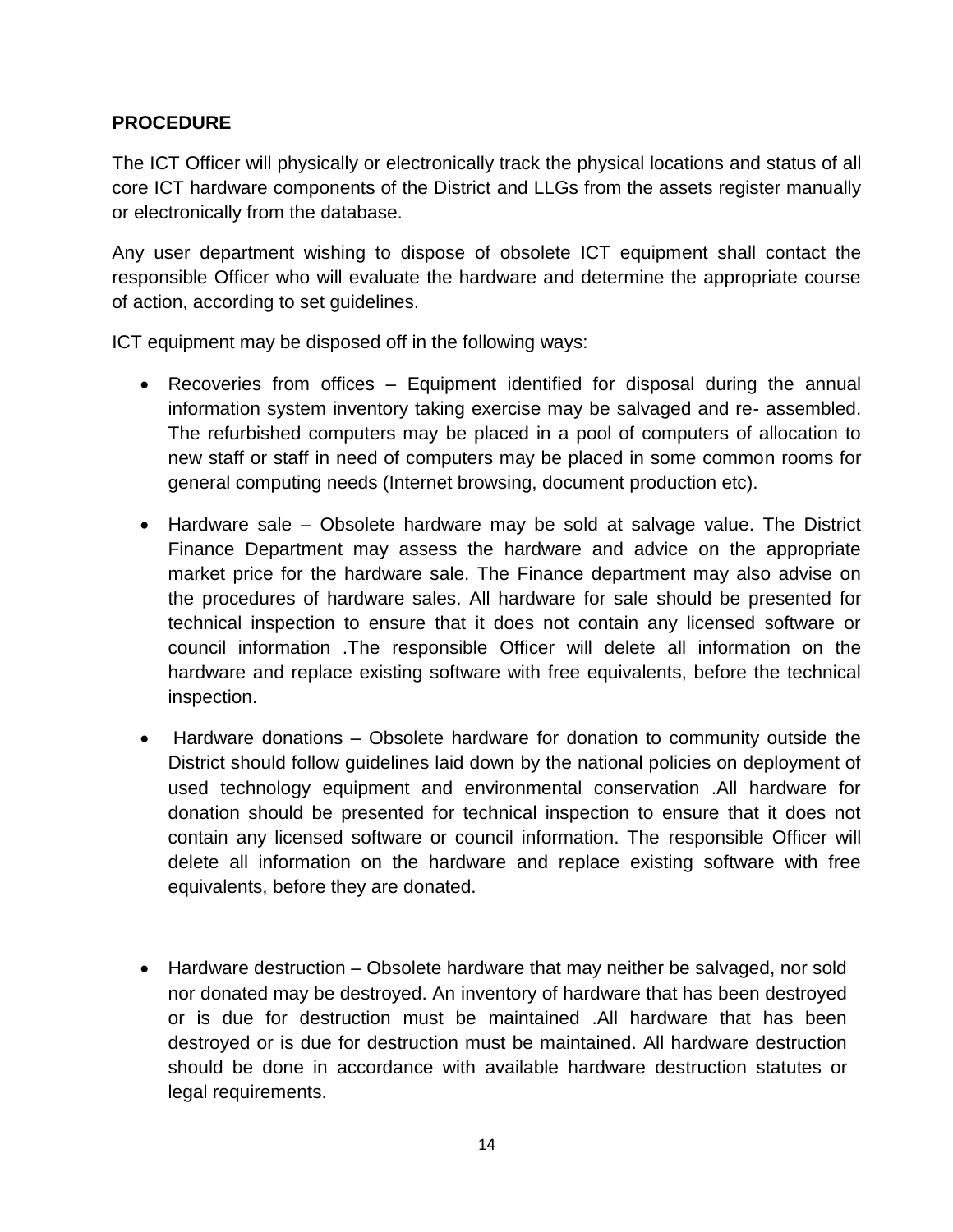#### <span id="page-14-0"></span>**Glossary of terms**

- **Consumers** An Organization or individual that uses electrical and electronic equipment and then discards it as waste after the equipment has reached its end – of –life. Note that the end - of - life for a consumer, and may feed into the second – hand market directly or through refurbishers.
- **End of life** Refers to the end of the useful life of equipment in a particular environment. The equipment may then be passed onto the second – hand market. This is distinct from lifespan, which describes the total functional life of the equipment.
- **E – Waste** Electronic waste (e- waste) refers to electrical or electronic equipment , which is waste , including all components, subassemblies and consumables, which are part of the product at the time of discarding . It includes computers and entertainment electronics consisting of valuable as well as harmful and toxic components.
- **Distributors/retailers.** Include all bodies selling equipment to the end consumer, including donated computers.
- **Recyclers** Organizations dismantling, separating fractions, and recovering into the second- hard market.
- **Refurbishers** Refurbishing extends the functional life of equipment.Refurbishers include the repair and service centers. They often feed into the second- hard market.
- **Importers / assemblers** Importers and / or assemblers of branded and non- branded electrical and electronic equipment.
- **Collectors** Formal or non formal bodies that collect e waste. This may involve procuring bonded computers from government, parastatals and private organizations.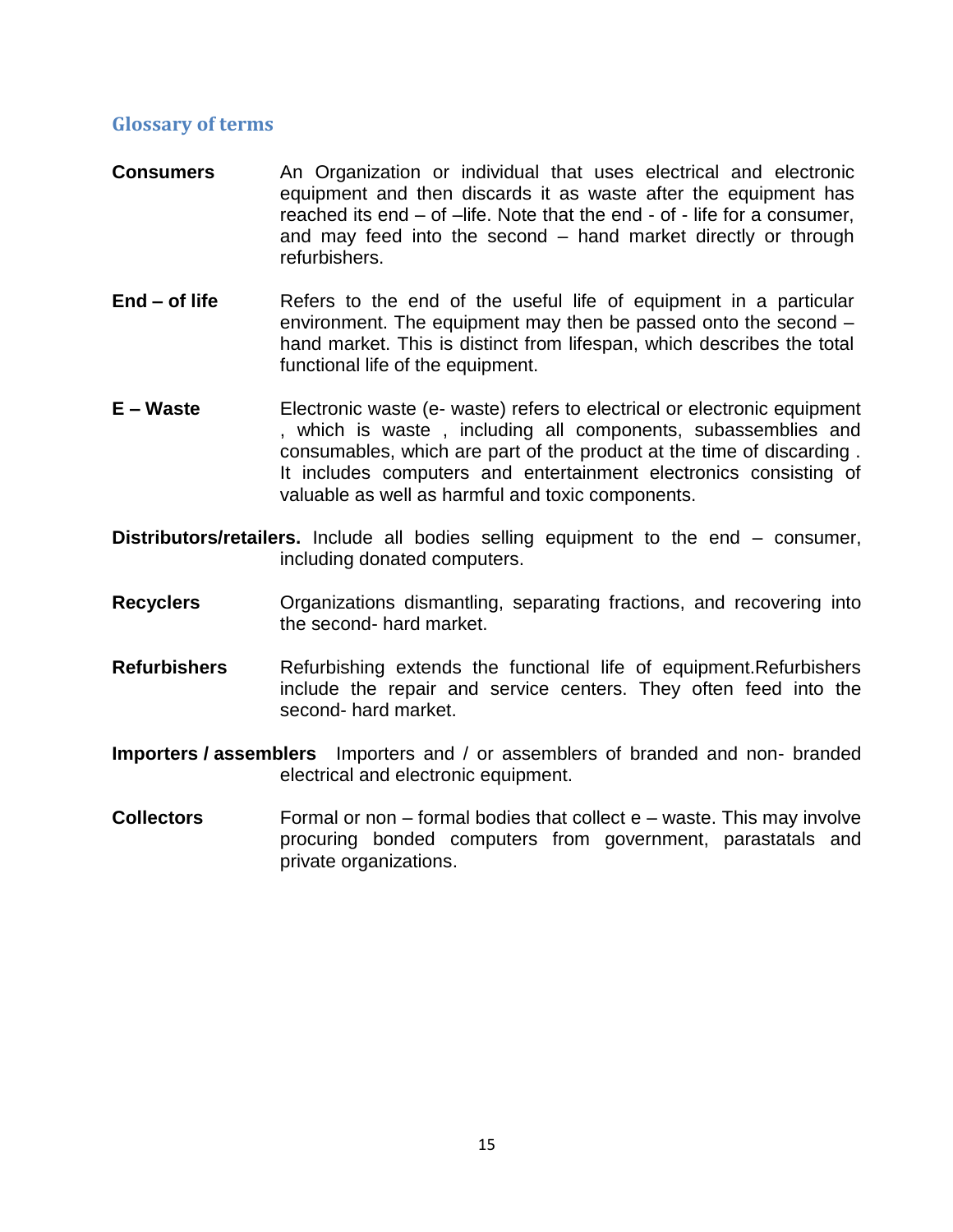### <span id="page-15-0"></span>**POLICY 5: Web Content Publishing**

#### **PURPOSE**

Mbarara District has worked hard to provide social services to its people to promote Social Economic development. To maintain and build upon that reputation, we must concern ourselves with the image we project. The Web Publishing Policy exists to facilitate usability and consistency and to promote a Standardized District with Web site that correlate directly with sectors, departments, LLGs and the public

A uniform and professional Communication standard will help us achieve this end. This policy will be supplemented by the Web Standards Guide, Which contains up  $-$  to  $-$  date style guidelines, accessibility guidelines, and other information that may change on a periodic basis.

#### **SCOPE**

Any Web document that represents Mbarara District Local Government is expected to follow this policy and the Web Standards supplement and should be in compliance within a reasonable amount of time after any change.

#### **POLICY STATEMENTS:**

The District considers web publishing to be a key strategic resource for communication, planning, research, marketing, and administration, the appropriate use of this technology by the District community is encouraged. However, the District reserves its right to define and limit the terms of use of its website.

District resources may be used to create and publish web pages where the purpose and effect of the published information is in support of the District's mission. This means that the content of web pages hosted on District resources must relate to the official activities and functions of the District or relate to the official role of members of the District community.

#### <span id="page-15-1"></span>**WEB CONTENT PUBLISHING REQUIREMENTS**

#### **Accessibility**

Mbarara District web site must strive to adhere to the Web Content Accessibility Guidelines of the World Wide Web Consortium. These guidelines are required of all Web sites, regardless of any written exception approvals of other restrictions in the Web standards and Guidelines.